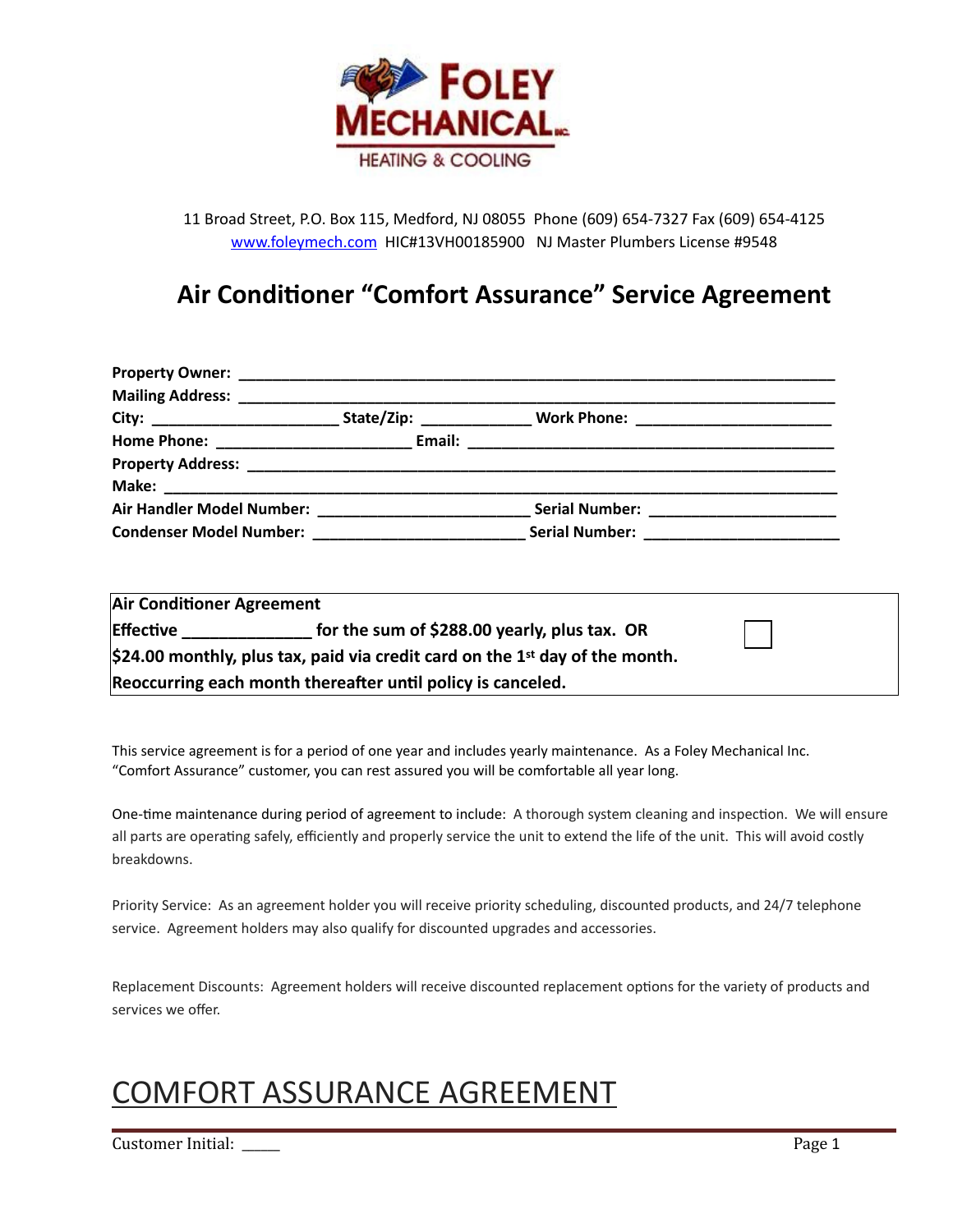### **Our system maintenance includes:**

- Check and adjust thermostat.
- Check and clean the condenser coil.
- Check all wiring and connections to controls and electrical connections.
- Check blower belt wear, tension & adjust.
- Check voltage and amperage draw on all motors with meter.
- Check compressor contactor.
- Visually inspect compressor and check amp draw.
- $\cdot$  Check the start capacitor and potential relay.
- Check pressure switch cut-out setting.
- Replace air filter or clean reusable type filter.
- Attach gauges and check operating pressures.
- Check refrigerant level and advise if adjustments necessary.
- Check and clean condensate drain and pan.
- Check expansion valve and coil temperatures.
- Lubricate parts as needed.
- Check and clean evaporator coil.

## FEE SCHEDULE AS FOLLOWS:

Diagnostic Fee of \$99.00 (Reg. \$139.00)

15% Discounted Flat Rate Repairs quoted at time of service.

# Priority Emergency - No Cooling Calls

### Monday – Friday 8:00AM to 6:00PM

After Hours, Weekend, Holiday, or Evening Services - \$189.00 (Reg. \$239.00)

**Your Comfort Assurance Agreement ensures years of worry free operation through regular maintenance.** 

Foley Mechanical Inc., hereafter referred to as THE COMPANY, will provide the necessary service and maintenance for your air conditioning system.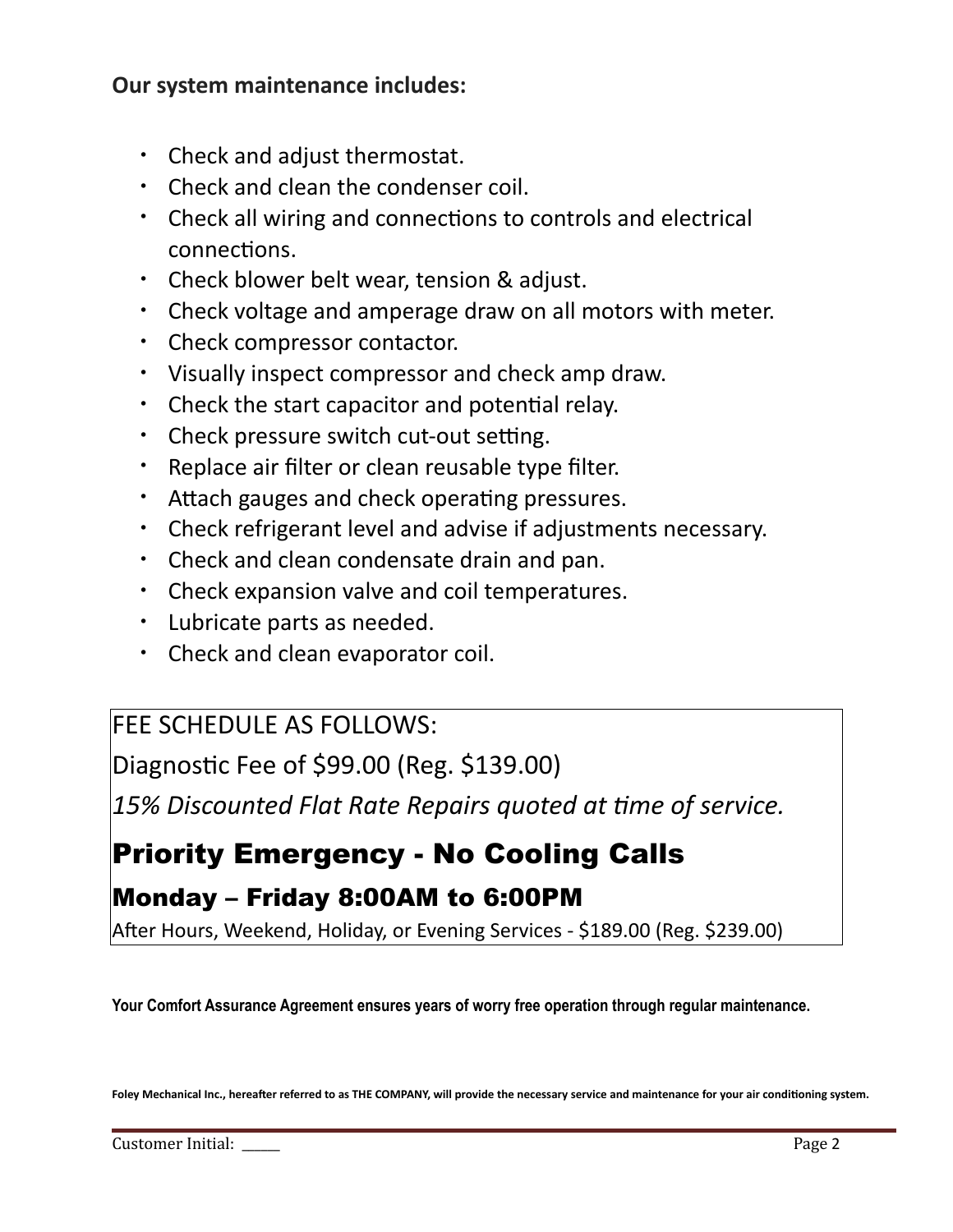#### GENERAL CONDITIONS

This agreement between THE COMPANY and The PROPERTY OWNER OR AGENT covers only the primary structure listed above. The PROPERTY OWNER/ AGENT understands that THE COMPANY'S liability under this agreement is limited to providing REMEDIAL CORRECTIONS ONLY and in no way, implied or otherwise, is responsible for damages or repairs to the structure(s) or contents. THIS AGREEMENT IS VOID WITHOUT A SIGNATURE FROM AN AUTHORIZED COMPANY REPRESENTATIVE.

THE COMPANY will conduct a maintenance inspection of the above structure(s) prior to coverage. If at any time during this one-year period should a maintenance issue arise, THE COMPANY will re-inspect upon notification by property owner and provide a remedial treatment recommendation(s) at no additional cost, within the first year. THE COMPANY reserves the right to revise this annual renewal fee as of any anniversary date. Payments are to be made within (30) days of the anniversary date of this agreement. Failure to pay the fee voids the extension of this agreement. THE COMPANY and the PROPERTY OWNER/AGENT both reserve the right to cancel this agreement on the anniversary date. THE COMPANY is not responsible for any pre-existing conditions or issues that may arise due to those conditions. THE COMPANY reserves the right to bill your account and/or credit card once per month for this service.

THE COMPANY AND THE PROPERTY OWNER/AGENT AGREES TO THE FOLLOW TERMS AND CONDITIONS:

#### 1. ADDITIONS OR ALTERATIONS

This agreement covers only the structure(s) identified on the previous page as of the date of the initial work. If the above structure(s) is structurally modified, altered, or otherwise changed, the PROPERTY OWNER /AGENT will immediately notify THE COMPANY in writing. Such additions may result in the need for additional work (at your expense) or this agreement becomes null and void.

2. DAMAGE THE COMPANY shall not be responsible for (1) any past or existing damage or repairs to the structure(s) or its content at the date of this agreement, (2) any costs or expenses incurred by the PROPERTY OWNER/AGENT because of such damage, or (3) any damage caused by or related to any of the conditions described herein.

#### 3. NOTICE OF CLAIMS, ACCESS TO PROPERTY

Any clam under the terms of the Agreement must be made immediately in writing to THE COMPANY. THE COMPANY is only obligated to perform under this Agreement if the PROPERTY OWNER/AGENT allows THE COMPANY access to the identified structure for any purpose contemplated by the Agreement, including but not limited to re-inspection, whether the inspection was requested or considered necessary by the PROPERTY OWNER/AGENT or required by the Agreement and requested or considered by THE COMPANY.

#### 4. DISCLAIMER

THERE ARE NO GUARANTEES OR WARRANTIES, EXPRESSED OR IMPLIED, EXCEPT THOSE SPECIFICALLY STATED HEREIN. THERE ARE NO WARRANTIES OF MERCHANTABILITY OR FITNESS FOR A PARTICULAR PURPOSE.

#### 5. BINDING ARBITRATION

In the event of any dispute between THE COMPANY and the PROPERTY OWNER/AGENT Arising out of or relating to this agreement, the parties hereby expressly agree to submit their dispute to binding arbitration in Burlington or Camden County, NJ for resolution in accordance with the rules and requirements of the American Arbitration Association.

#### 6. TRANSFERABILITY

This Agreement shall terminate upon transfer of ownership of the described structure(s). A new agreement may be issued by THE COMPANY at its discretion, to a new Purchaser provided the new Purchaser signs an updated agreement as owner/agent. New owner/agent will be responsible for current fees due at time of purchase.

#### 7. INHERENT RISKS

It is impossible to eliminate all risks associated with this service. Unintended consequences may result because of abnormal weather conditions (such as excessive rainfall, flood, drought, tornadoes, hurricanes), which are beyond the control of THE COMPANY. All such risks shall be assumed by THE PROPERTY OWNER/AGENT. THE COMPANY is not responsible for acts of God, terrorism, or other catastrophic events.

#### 8. AUTHORIZED SERVICE

This contract and all obligations of Foley Mechanical Inc. are void if the customer services or attempts to service his own air conditioner or allow anyone other than an authorized service person from Foley Mechanical Inc. to perform any services on the covered system.

#### 9. CANCELLATION

This policy is auto-renewing and will continue a month to month basis until canceled by the PROPERTY OWNER/AGENT or THE COMPANY. Cancelation will be effective for non-payment, declined charges, or invalid payment source within 30 days of notification. The PROPERTY OWNER/AGENT must notify THE COMPANY 30 days prior to intended cancellation in writing. No refunds or returns on unused balances.

### **NOTICE OF RIGHT TO CANCEL**

Customer Initial: **Example 2** Page 3